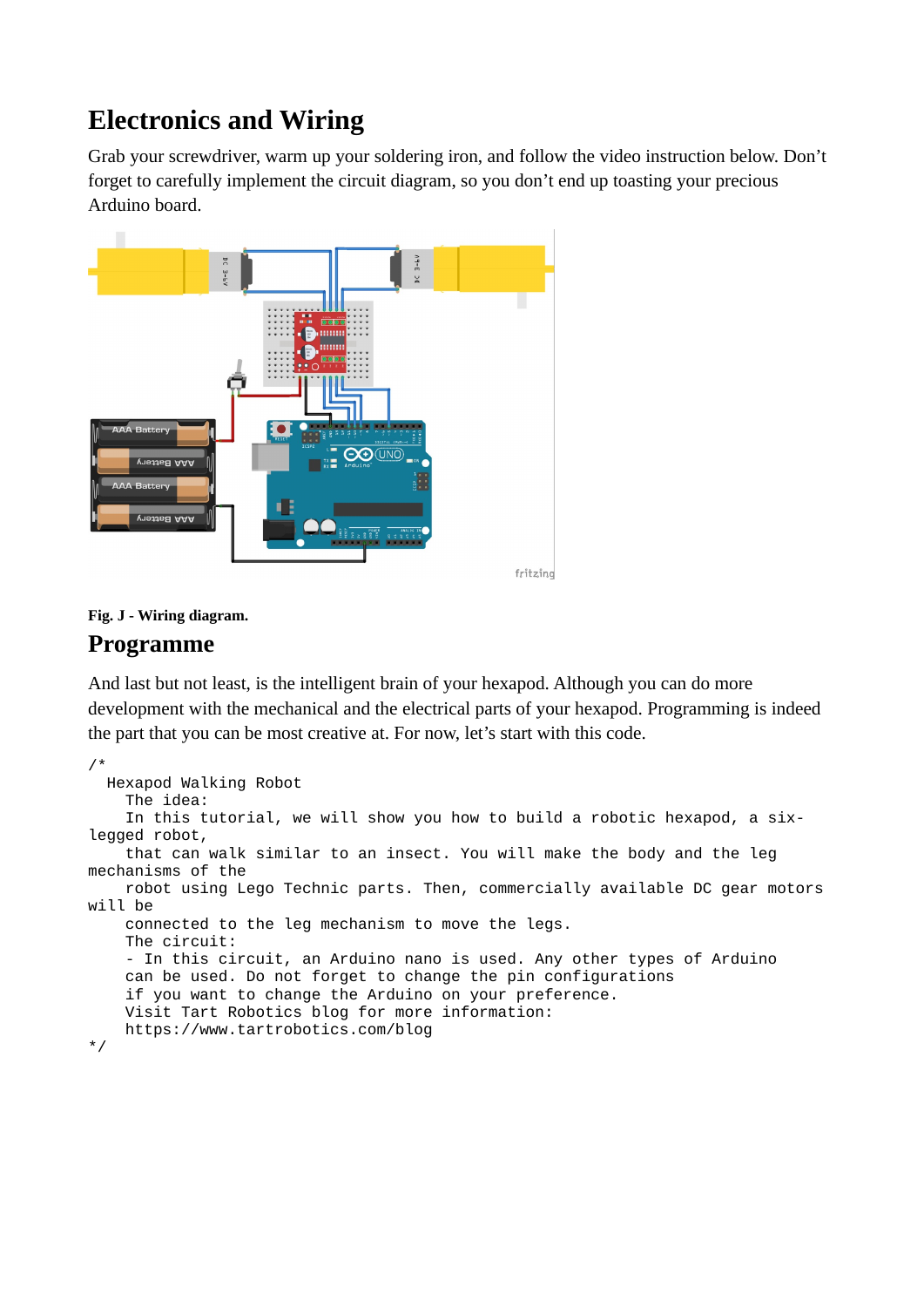```
#define M1 11
#define M12 10
#define M2 9
#define M22 5 
void setup() {
   // Initialize Arduino pins to outputs
   pinMode(M1, OUTPUT);
 pinMode(M12, OUTPUT);
 pinMode(M2, OUTPUT);
   pinMode(M22, OUTPUT);
}
void loop() {
   goForward();
   delay(3000);
   goBackward();
   delay(3000);
   turnLeft();
   delay(3000);
   turnRight();
   delay(3000);
}
// Configures driver motor pins to go forward.
void goForward() {
   digitalWrite(M1, LOW);
   analogWrite(M12, 200);
   analogWrite(M2, 200);
   digitalWrite(M22, LOW);
}
// Configures driver motor pins to go backward.
void goBackward() {
   digitalWrite(M12, LOW);
   analogWrite(M1, 200);
  analogWrite(M22, 200);
   digitalWrite(M2, LOW);
}
// Configures driver motor pins to turn left.
void turnLeft() {
   digitalWrite(M12, LOW);
   analogWrite(M1, 200);
   analogWrite(M2, 200);
   digitalWrite(M22, LOW);
}
// Configures driver motor pins to turn right.
void turnRight() {
   digitalWrite(M1, LOW);
   analogWrite(M12, 200);
   analogWrite(M22, 200);
   digitalWrite(M2, LOW);
}
```